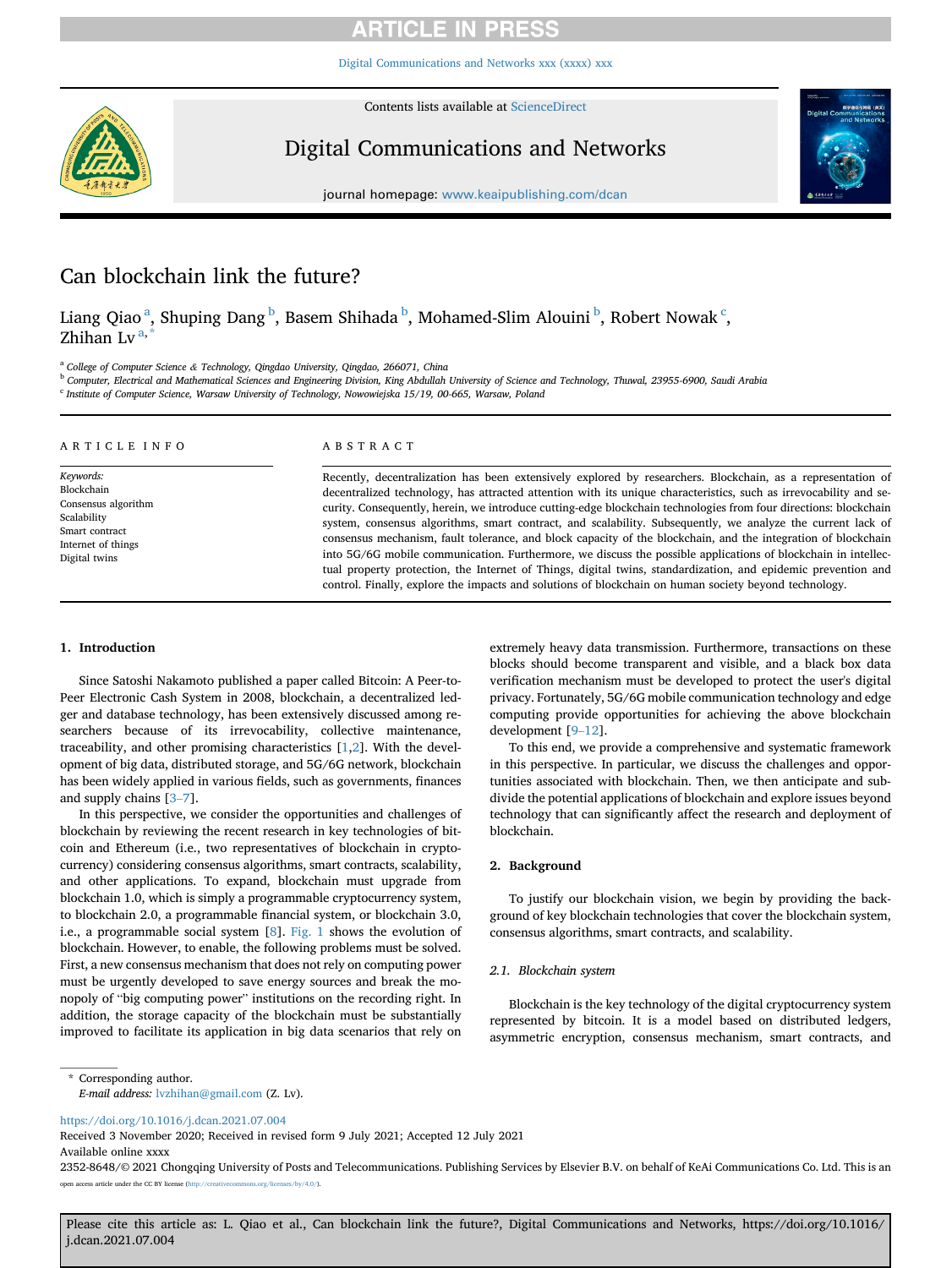

Fig. 1. Evolution of blockchain.

other core technologies independent of any third party that achieves decentralization with security and anonymity. With the development of blockchains, digital cryptocurrency, consensus mechanism, and distributed storage technology, block chains provide effective solutions for the trust in the open networks and the security of data storage in centralized institutions [\[13](#page-6-3)–[15](#page-6-3)].

Blockchains usually do not directly save original data or transaction records; instead, they save their hash values by encoding the original data into a string of numbers and letters of a specific length. These encoded strings are then recorded in the blockchain. Hash functions have many excellent characteristics suitable for storing blockchain data. Through such a unidirectional process, the input value can barely be reversed by the hash output. Additionally, the process of converting different length inputs data to hash values takes an equal amount of time, guaranteeing the in-time processing of the input data. Moreover, it produces a fixed output length that facilitates processing later. Notably, even with a one-bit input difference, the hash process produces a significantly different output value and ensures its randomness [\[16](#page-6-4)].

#### 2.2. Consensus algorithms

Because no centralized organization managing and controlling blockchain exist, blockchain implementation encounters trust problems. To reach a consensus among users, peers in blockchain networks must abide by the same protocol. This mutual trust mechanism used in the blockchain is constructed based on consensus. Members of the blockchain make codecisions using consensus algorithms [[17\]](#page-6-5). A consensus must satisfy the following necessities.

- Consistency. The prefix of the blockchain saved by all honest nodes is the same.
- Effectiveness. The information published by an honest node is eventually recorded in its blockchain by all other honest nodes.

Currently, blockchain consensus algorithms satisfying the above necessities can be divided into five categories [[18](#page-6-6)–[20](#page-6-6)].

Proof-of-Work (PoW). PoW is one of the earliest consensus algorithms. Before a group of transactions (i.e., a block) is recorded into the blockchain, nodes perform SHA256 calculations on the block and make the first target bit of the block's hash value become zero by modifying the value of the random number nonce in the blockhead. Consequently, the node that first discovers the random number obtains the accounting right and receives rewards. However, PoW utilizes considerable computing power when scrambling for the accounting right, and substantial resources and time are wasted before reaching a consensus. Thus, PoW is unsuitable for commercial applications.

Proof-of-Stake (PoS). Instead of having the validators perform some of the computation, PoS uses an election process in which one node is

#### <span id="page-1-0"></span>L. Qiao et al. Digital Communications and Networks xxx (xxxx) xxx

randomly chosen to validate the next block. To become a validator, a node must deposit a certain number of coins into the network as a stake. The size of the stake determines the possibility of a validator being chosen to forge the next block. As a reward, the node receives the fees associated with each transaction.

Delegated Proof-of-Stake (DPoS). DPoS is designed as an implementation scheme for digital democracy. A fixed number of delegates between 21 and 101 are voted by relevant stakeholders. These elected delegates will validate transactions and are rewarded accordingly. Each stakeholder receives several votes proportional to the number of coins owned, or they delegate these stakes to another stakeholder on the network. Therefore, compared with PoW; however, this improved transaction speed weakens the degree of decentralization in DPoS.

Raft. Raft is a typical consensus algorithm used in distributed systems that divide nodes in distributed systems into three roles: Leader, Follower, and Candidate. It transmits heartbeats to other nodes through the Leader node for log synchronization and uses the election mechanism to deal with the downtime of some nodes in the distributed system. However, Raft only tolerates (N - 1)/2 faulty nodes and not malicious nodes. Thus, it is generally used in private chain scenarios [[21,](#page-6-7)[22\]](#page-6-8).

Practical Byzantine Fault Tolerance (PBFT). Unlike Raft, PBFT can tolerate (N - 1)/3 malicious nodes. It is commonly used in alliance chains. In PBFT, the client sends a request to the Leader node, and the Leader node responds by sending a pre-prepare message to other nodes. After receiving this message, other nodes conduct a consensus check. Every node that accepts the request sends a prepare message to other nodes. When the prepare messages are received from more than 2f nodes, each 2f node broadcasts the *commit* message to other nodes. For each  $2f + 1$ commit message received, most nodes have reached a consensus, and the nodes execute the request and write data. Additionally, PBFT designs an impeachment mechanism to ensure the safety of the Leader node [\[23](#page-6-9)].

For clarity, we summarize the pros and cons of different consensus algorithms in [Table 1.](#page-1-1)

Although these five consensus algorithms have certain advantages over conventional consensus algorithms, they also have disadvantages, such as the inverse proportionality between efficiency and degree of decentralization (i.e., efficiency decreases as the degree of decentralization increases, and vice versa).

#### 2.3. Smart contract

Bitcoin is simply a distributed ledger used to record cryptocurrency transactions without any other functions. Ethereum has applied smart contract technology in its blockchain, making it applicable to several scenarios. A smart contract is a piece of code running on the blockchain that controls digital assets and specifies the rights and obligations agreed upon by the contract participants; a smart contract is automatically executed in the blockchain. No one can intervene in the execution of a smart contract once it goes online and keeps running without any intermediaries [[24\]](#page-6-10). Ethereum develops smart contracts based on solidity (similar in syntax to Javascript).

<span id="page-1-1"></span>

| lani<br>œ |  |
|-----------|--|
|-----------|--|

| Pros and cons of three commonly utilized consensus algorithms. |  |  |  |
|----------------------------------------------------------------|--|--|--|
|----------------------------------------------------------------|--|--|--|

| Consensus<br>Algorithm | Advantage                | Disadvantage                  |
|------------------------|--------------------------|-------------------------------|
| PoW                    | Full decentralization    | Low energy efficiency         |
|                        | Antiattack property      | Inefficient wire transfer     |
| PoS                    | Efficient wire transfer  | Easy to monopolize            |
|                        | High energy efficiency   | Threat to security            |
| <b>DPoS</b>            | High-energy efficiency   | Vulnerability                 |
|                        |                          | Less decentralization         |
| Raft                   | High efficiency          | Limited applications          |
|                        |                          | Does NOT tolerate malicious   |
|                        |                          | nodes                         |
| PBFT                   | High efficiency          | High-communication complexity |
|                        | High safety and activity | Rely on network quality       |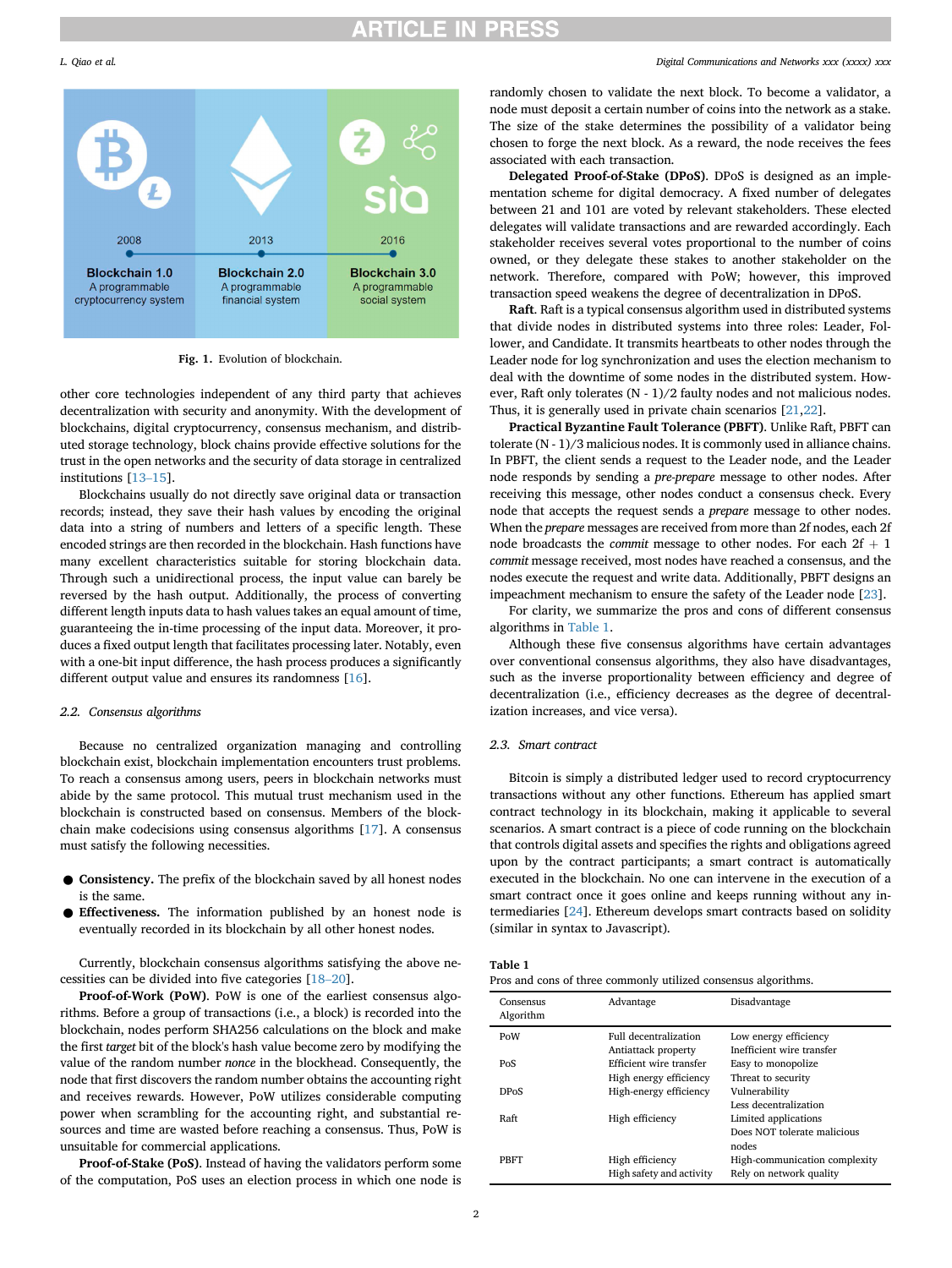Owing to the irrevocable nature of the blockchain, a smart contract submitted to the blockchain cannot be modified; hence, the code is repeatedly debugged for errors before submitting. The Decentralized Autonomous Organization (DAO) is a decentralized autonomous venture fund based on Ethereum. Users on Ethereum can use Ether to participate in investment projects on the DAO and invest in blockchain projects through collective-decision based on the voting mechanism. If some users do not wish to participate in the investment projects approved by most people, they build a child DAO by splitting the existing DAO. This further reflects the democratic system. However, in the past, a tiny process mistake occurred in splitting the DAO code, allowing hackers to steal 50 million Ether [[25](#page-6-11),[26\]](#page-6-12). This also caused the Ethereum team to hard fork Ethereum to Ethereum Classic (ETC) and Ethereum (ETH).

#### 2.4. Scalability

All transaction records in the bitcoin blockchain are stored in the Merkle tree (a tree structure based on Hash pointers), wherein only full nodes can save transaction information; the root Hash of the Merkle tree is subsequently stored in the blockhead. Therefore, considering the network propagation delay, the bitcoin blockchain was initially designed with a capacity limit of 1 MB per block. Each transaction or smart contract of Ethereum consumes the fee GasUsed, which controls the size of the block through the GasLimit field of each block, and allows the validator of each block to adjust the GasLimit of the last block by adding or subtracting 1/1024. However, with an increasing number of users, the amount of data in each block will reach the upper limit, and the block capacity limit makes it impossible to apply Ethereum to some scenarios involving big data storage [\[28](#page-6-13)[,29](#page-6-14)] (c.f. [Fig. 2](#page-2-0) for more details). Expanding the information capacity under the premise of ensuring the transmission efficiency for applications in big data is an open problem that requires further investigation. Currently, the key technologies for blockchain capacity expansion include two schemes as shown in [Fig. 3:](#page-2-1) layer-1 (on-chain scaling) and layer-2 (off-chain scaling) [[30,](#page-6-15)[31\]](#page-6-16).

On-chain scaling proposals recommend directly modifying the block capacity cap to accommodate more transactions. In Bitcoin Improvement Proposal (BIP) 101, the upper limit of block capacity was increased to 8 MB through a hard fork in January 2016 and has since doubled every two years. In BIP102, it is recommended to increase the block capacity from 1 to 2 MB. Although these two proposals expand the block capacity, they are limited by network bandwidth. When the network propagation delay is large, the risk of solitary block increases.

<span id="page-2-0"></span>The key to off-chain scaling is to allow transactions to be completed off-chain. This usually requires building a second layer network on the

<span id="page-2-1"></span>

Fig. 3. Key technologies of blockchain capacity expansion.

blockchain network, e.g., the lightning network. The lightning network is mainly composed of Revocable Sequence Maturity Contract (RSMC) and Hashed Time Lock Contract (HTLC), in which RSMC allows users to create two-way off-chain micropayment channels and achieve unlimited quick off-chain transfers within the limit. HTLC allows users who do not directly establish channels to transfer through other cooperative users while ensuring that funds are not lost through forwarding errors or malicious behaviors of the cooperative users.

#### 3. Challenges and opportunities

Although the bitcoin blockchain was proposed in 2008, its audience is still small until 2017. Even with the increased awareness regarding bitcoin blockchain now, many technological improvements are still required. To accelerate technological progress on the blockchain, we discuss the potential opportunities and challenges of blockchain by analyzing the limitations of canonical blockchain technology and the impacts of other technological developments on the blockchain.

#### 3.1. Increasingly centralized blockchain

The PoW consensus algorithm adopted by bitcoin wastes computing power and energy. Each transaction consumes approximately 657.39 kWh, which is equivalent to the average power consumption of



**Average Block Size** 

Fig. 2. Average block size of bitcoin over the last 12 years [[27](#page-6-17)].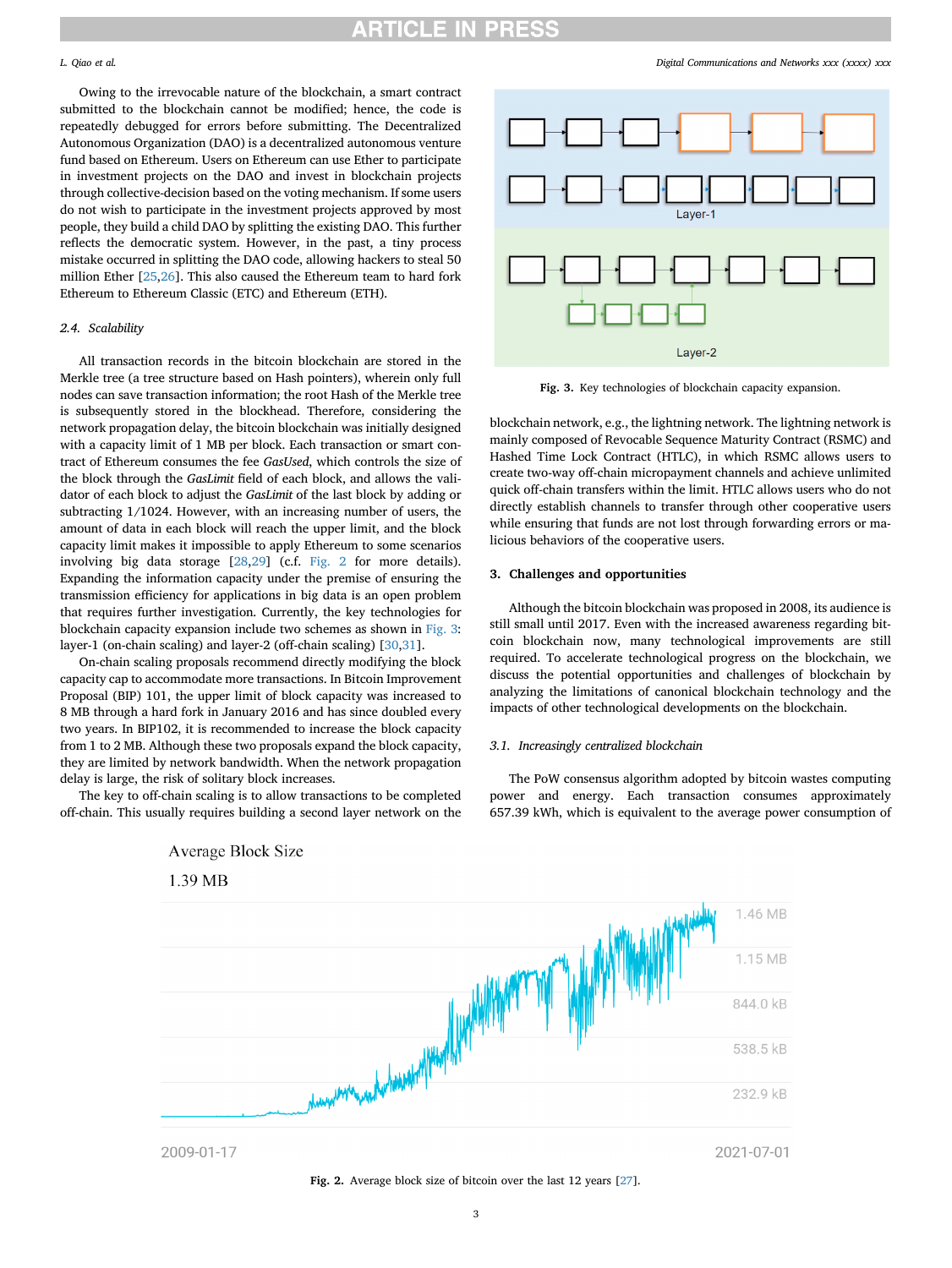59 days per household in the United Kingdom. Bitcoin mining generates 10.71 kilotons of e-waste every year, which is equivalent to the amount of waste generated by the country of Luxembourg in a year [\[32](#page-6-18)[,33](#page-6-19)]. Moreover, the scrambling for accounting rights is entirely dependent on computing power. Therefore, computing nodes use Application Specific Integrated Circuit (ASIC) chips, which can only be used for mining, to build mining pools. These nodes use a majority of the computing power in the blockchain network. In 2014, GHash.IO large mining utilized more than half of the available computing power to launch 51 % attacks [[34](#page-6-20)–[37\]](#page-6-20). As shown in [Fig. 4,](#page-3-0) the current distribution of computing power in major mining pools is spread out across numerous categories.

However, several large mining pools account for a considerable proportion of the computing power, and thus face the risk of united attacks [[38\]](#page-6-21). Consequently, ordinary users find it difficult to obtain accounting rights, and hence, users are divided as consumers and recorders. This contradicts the principle of decentralization and deviates from the main purpose of blockchain design; this does not support the development of blockchain. Although Ethereum adopts different consensus mechanisms, it also relies on memory, and the shared authorization-certification mechanism does not eliminate its dependence on tokens. Thus, a new consensus mechanism that is independent of hardware and money needs to be developed urgently [[39,](#page-6-22)[40\]](#page-6-23).

### 3.2. Zero fault tolerance

Owing to the irreversibility of blockchain, users are required to be highly cautious in every step of operation; nevertheless, users inevitably face some of the following issues.

- Loss of the private key, which cannot be recovered. Consequently, the money in the blockchain account is permanently frozen.
- Misoperations, such as mistransfer, cannot be reversed.
- It is difficult to dispose of increasing bad debts in Unspent Transaction Outputs (UTXO).

Similarly, once the smart contract in Ethereum is written into the blockchain, it cannot be modified. A loophole in the smart contract can cause irreparable loss [[41](#page-6-24),[42\]](#page-6-25). Therefore, the code review of the smart contract must be strengthened. Moreover, easier software tests for smart contracts were different. Currently, we need to build a local test blockchain network that simulates user behavior.

<span id="page-3-0"></span>

### **Hashrate Distribution**

Fig. 4. Current distribution of computing power in major mining pools [\[27](#page-6-17)].

#### 3.3. Parameters of bitcoin

When bitcoin design began in July 2010, Nakamoto set an adjustment cycle for mining difficulty spanning 2016 blocks, with each block size being limited to 1 MB. Consequently, the block time can be configured to about 10 min [[43\]](#page-6-26). These parameters were set to prevent the whole node from being limited by the physical conditions of both the network and hardware. These physical limitations result in delayed verification and an unsynchronized ledger in the time domain. Additionally, the set-up by Nakamoto following the network conditions at that time, without rigorous mathematical derivation and reasoning. With the development of 5G/6G mobile communication technology, the block time can be reduced, and the parameters can be optimized using various mathematical methods.

#### 3.4. High threshold

Unlike traditional centralized architectures, most blockchain applications do not have clients, and when they do have clients, it is more difficult to start the execution of the blockchain. For example, Ethereum, which currently has the most users and is the most widely used client geth, also uses command-line operations. Smart contracts written in programming languages may be unreadable for ordinary users, let alone participate in and publish smart contracts. Therefore, ordinary users typically find it difficult to participate in the blockchain. Currently, most users manage blockchain accounts through wallet software, which is also centralized, thereby risking the user's account security. Thus, the blockchain audience is limited to computer-related professionals and enthusiasts, and this does not support the universal development of blockchain. To resolve this dilemma, the decentralized client based on peer-to-peer technology was released by the blockchain application development team, allowing users to conduct blockchain transactions using the traditional centralized system interaction habits. This software classifies clients as light nodes, full nodes, and mining clients based on their needs and provides a formally verified smart contract template for users to use. In this manner, the development of blockchain technology is expedited.

## 3.5. IPv6

An IPv6 address is 128 bits. Theoretically, the IPv6 protocol assigns an IP address to any electronic device. As a direct consequence, all networked devices can obtain a unique public network IP and can bind the IP address to the Mac address as necessary. Combining IPv6 addresses with the public key to the blockchain for identity mapping purposes will help promote the identity of the blockchain and ensure the security and reliability of the Internet. Additionally, network operators can apply the blockchain to manage IP addresses, thereby achieving spontaneous management and organization of network access devices; the blockchain can be used to build a decentralized IPv6 distribution mechanism to break the monopoly of network operators on IP addresses.

### 3.6. Policy support

As mentioned in the previous article, the development of blockchain technology should follow three stages. Typical applications exist for the first two stages: the programmable currency stage (blockchain 1.0), represented by encrypted electronic currency with payment and circulation currency functions such as Bitcoin and Litecoin, and the programmable financial stage (blockchain 2.0) that supports smart contracts, as represented by Ethereum. In the blockchain 3.0 stage, the application scenarios of blockchain are expected to grow from the financial attributes of payment to the programmable society stage. Currently, our research goal is to realize blockchain 3.0, which is strongly supported by various countries and governments because it will provide great opportunities for the development of blockchain at the application level.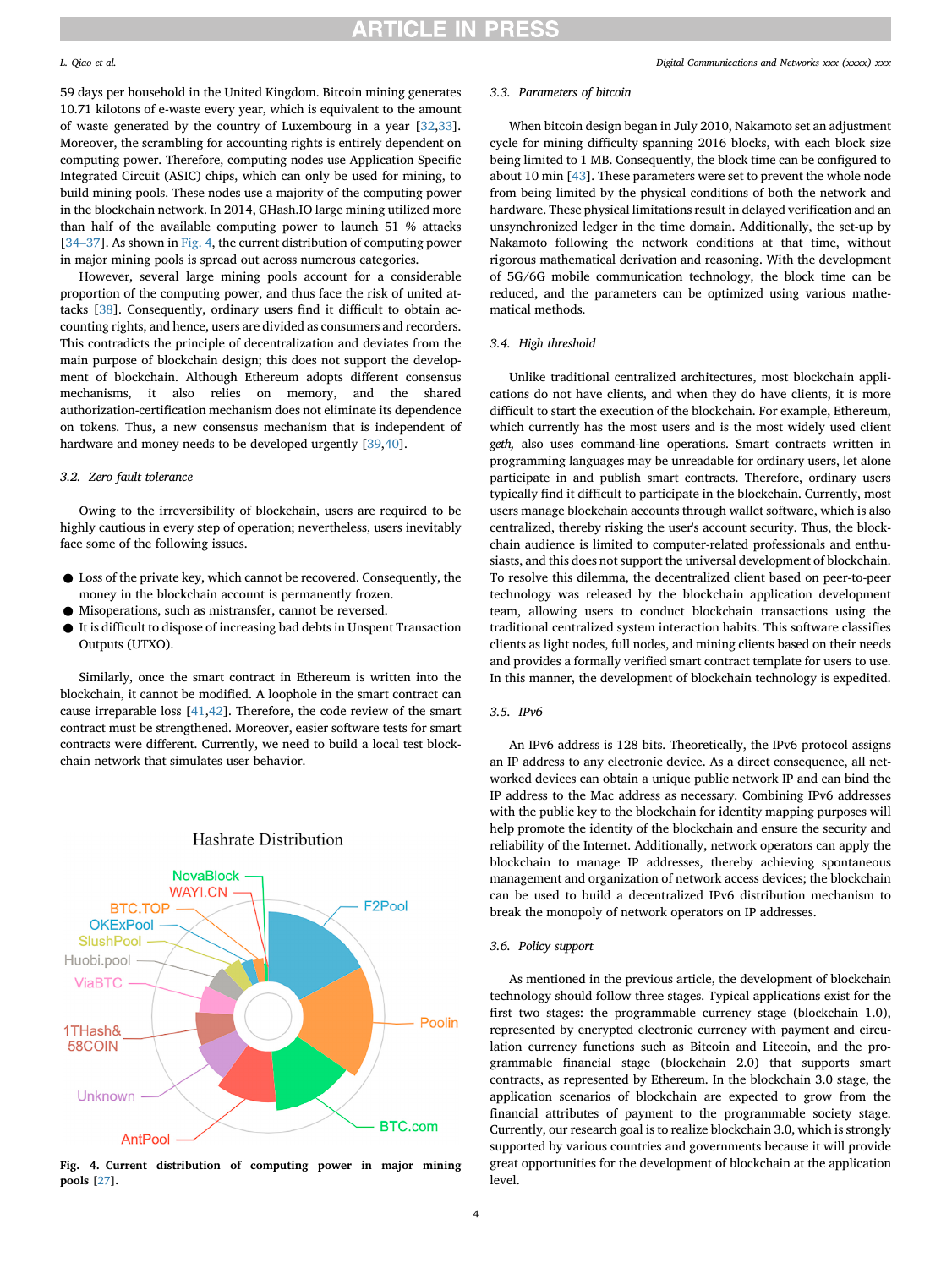## 4. Potential applications

Blockchain aims to achieve a decentralized ledger. Because of its decentralization, security, and irrevocable characteristics, blockchain is widely used in cryptocurrencies and other fields such as smart grids, data management, and military [[44](#page-6-27)–[47](#page-6-27)]. The potential applications of blockchain are illustrated in [Fig. 5](#page-4-0).

#### 4.1. Intellectual property protection

There is no concept of balance in bitcoin. All legitimate bitcoin transactions can be traced to the outputs of previous transactions. All unspent transaction outputs are stored in UTXO. In the case of the loss of private keys and other problems, bitcoin can be permanently stored in UTXO, leading to a continuous expansion of UTXO. Bitcoin users can permanently nullify bitcoin through transparent unsuspended/prunable outputs and fill in the information after executing RETURN to realize digital commitment. Thus, bitcoin will always be locked in the bitcoin blockchain. This feature can be used to put the hash value of intellectual property information after RETURN. When intellectual property disputes arise, they can be proved by publishing the original content to protect the above intellectual property.

#### 4.2. Internet of Things (IoT)

With the help of low-cost computing, cloud computing, big data analysis, and mobile technology, IoT interconnects embedded devices using sensors through private or public networks, reduces human intervention as much as possible, and realizes seamless communications among people, processes, and goods [\[48](#page-6-28)–[50](#page-6-28)]. However, most current applications of IoT are related to smart homes and the Internet of vehicles, which contain considerable private information. In addition, IoT devices may be simultaneously managed by multiple managers; thus, the centralized network architecture faces the risk of privacy disclosure [[51](#page-6-29)–[54\]](#page-6-29). Moreover, because of its automaticity, most IoT devices

<span id="page-4-0"></span>

Blockchain Future Blockchain

#### L. Qiao et al. Digital Communications and Networks xxx (xxxx) xxx

automatically perform information transmission without information screening and cannot determine the reliability of information sources [[55\]](#page-6-30). Blockchain provides a new idea and solution to IoT challenges considering scalability, cooperation ability, trust relationship, security, and privacy protection [[56,](#page-6-31)[57\]](#page-6-32). In particular, the decentralization characteristics of blockchain reduce the load of the centralized architecture and reduce the high operation and maintenance costs [[58\]](#page-6-33). All data transmitted through blockchain are encrypted, and user data and privacy are more secure [\[59](#page-6-34)]. Identity rights management and multi-party consensus help to identify illegal nodes and prevent malicious nodes from accessing the system [\[60](#page-6-35)]. As long as the data is written into the blockchain, tampering with it is difficult. The chain structure helps build a verifiable and traceable electronic storage [\[61](#page-6-36)]. The distributed architecture of blockchain and the characteristics of peer-to-peer transmission help to break the existing multiple information islands of the IoT, establish a mutual trust mechanism at low cost, and promote the horizontal flow of information and inter-network cooperation [[62](#page-6-37)–[64\]](#page-6-37).

#### 4.3. Digital twins

Digital Twins describes a physical object and its relationship with each other digitally. It links the digital simulation image with the physical world. The digital world can judge the result in advance using prediction, trial and error, and automatic feedback to the physical world to adapt the production or operation mode [[65\]](#page-6-38). It requires high reliability of data sources as well as high consistency between digital and real data. Blockchain is used to improve system security because of its data transparency, nontemporality, and other characteristics [\[66](#page-6-39)[,67](#page-6-40)]. Reliable transmission of the data mapping process using blockchain is conducive to improving the accuracy and reliability of the prediction results [[68,](#page-6-41) [69\]](#page-6-42). It has similar applications in virtual reality scenes. Research on spatial information systems requires spatial data visualization for real data [[70\]](#page-6-43). The process of extracting real-world information and mapping it to the virtual world using geographic blocks is a nontrivial task. In this process, data interpretation errors and data tampering may occur. We believe that blockchain technology can be applied to data organization to achieve safe and reliable data mapping, but when organizing spatial data, we generally use Hash Geo Code to perform two-dimensional table-like indexing [\[71](#page-7-0)] and traditional blockchains are unsuitable for storing tabular geographic information data. Therefore, the blockchain propagation method can change from a one-way Hash linked list to a central point radiation propagation to represent two-dimensional data with location information. It provides a multidimensional, reliable experimental environment that fits the real layer for theoretical research using the virtual layer.

#### 4.4. Standardization

With the development of the economy and technology, to achieve the best production and operation orders together with economic benefits, most industries should formulate, issue, and implement unified standards to break trade barriers and promote technological cooperation. However, the formulation of these standards is often monopolized by leading enterprises or vested interest groups in the industry. To maximize their interests, the standards are designed to conform to their production conditions, unfavorable to the development of small- and medium-sized enterprises in the same industry. Considering this, blockchain technology can help maintain fairness for a standardization process [[72](#page-7-1)].

#### 4.5. Blockchain provides a reliable data source for Artificial Intelligence (AI)

Artificial Intelligence (AI) technology has become one of the most popular technologies recently. This technology performs data statistics on numerous training sets and extracts models from data for predictions Fig. 5. Potential applications of blockchain and future blockchain. [[73\]](#page-7-2). The prediction quality depends on the quality of the training sets.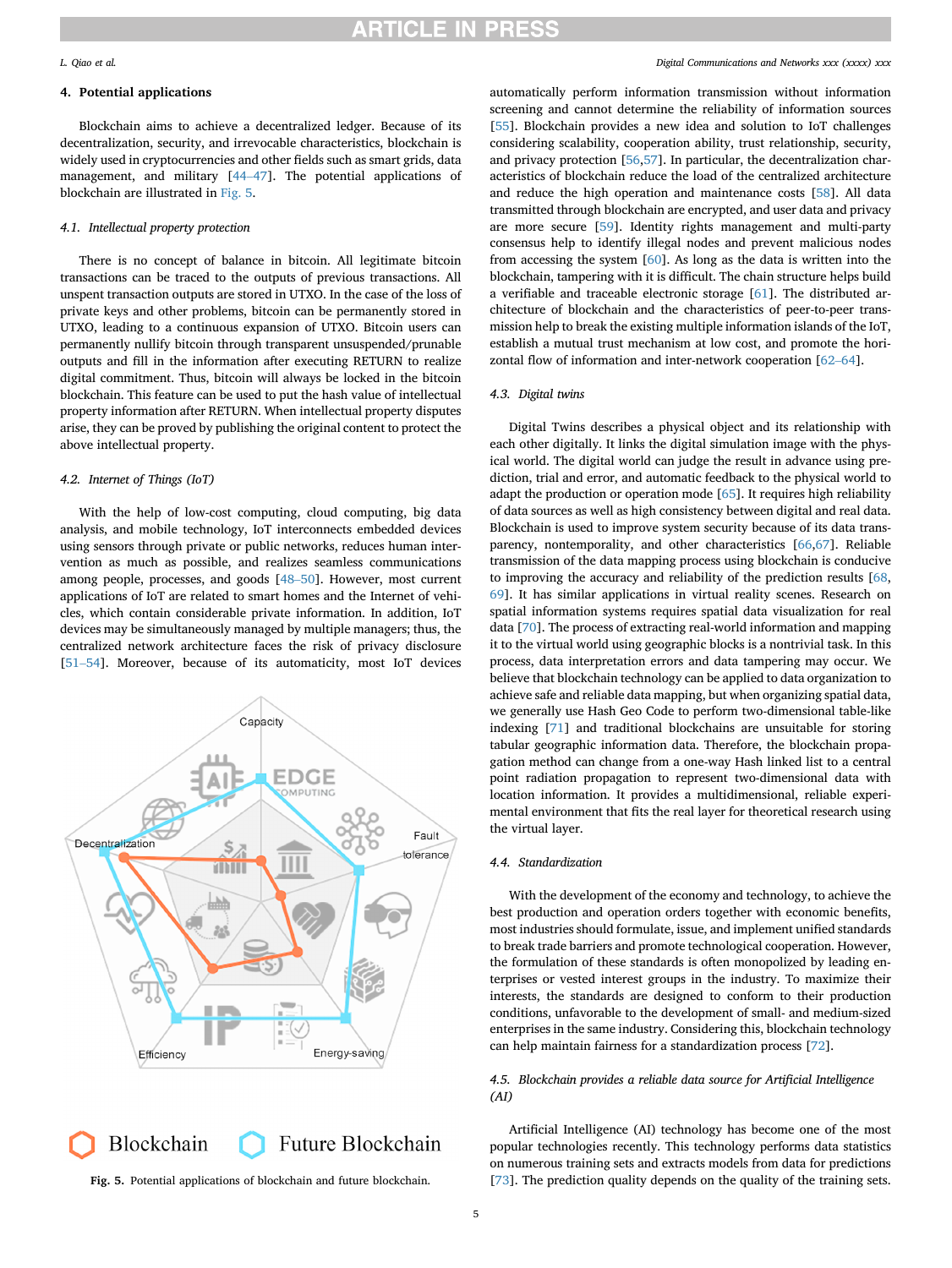For practical applications of AI, the most difficult part is not model building, but feature engineering, including cleaning abnormal data. The data on the blockchain is open and transparent and thus cannot be tampered with. Hence, these data show high reliability. A high-quality training set can break the "data island," promote data flow for sharing, and form a free and open data market. In turn, AI can empower the blockchain. In particular, AI can enhance the consensus algorithm using optimized neural networks, improve the efficiency and scalability of the transfer process and smart contracts, and achieve the self-regulation of the public chain.

#### 4.6. Federated learning

With the continuous development of AI, many scenarios applying AI technology will improve the user experience or production efficiency [[74\]](#page-7-3). However, most AI computing tasks are currently concentrated on the central server of the enterprise. AI applications collect user data and upload it to the central server for training, causing the risk of privacy leakage. Federated Learning is committed to solving such problems [\[75](#page-7-4)] by delegating AI training tasks to the terminal for execution. Each terminal should only train on its local data, and then upload the trained gradient to the server, which uses the Federated Averaging algorithm to integrate these gradients and then publishes them to each node. Two issues must be considered in this process. One issue is the influence of network propagation delay on training speed. However, with research on 6G mobile communication technology, the characteristics of high reliability and low delay have brought new development opportunities to federated learning [[76,](#page-7-5)[77\]](#page-7-6). The second problem is that the server deduces the characteristics of the user's data through the gradient, and the user's data face the risk of leakage. In response to this problem, blockchain technology can be used to link each terminal node in federated learning to achieve a decentralized federated learning system that ensures data consistency while protecting user data privacy [\[78](#page-7-7)].

#### 4.7. Epidemic prevention and control

The COVID-19 outbreak occurred worldwide in 2019, killing hundreds of thousands of people. Not only has human life been drastically affected, but the global economy has also been severely damaged, particularly the import and export trade [[79\]](#page-7-8). The traditional supply-chain management system relies on centralized records, making it difficult to trace the origin of goods, and the suppliers cannot prove their innocence. Because of a chain structure, blockchain is suitable for supply chain tracking. First, its multiparty common maintenance features build a trust mechanism among users. Second, operators at all levels must record their electronic signatures on the blockchain, which supports epidemic identification and tracking. While realizing the prevention and control of epidemic situations, it also guarantees the normal progress of international trade.

In addition to supply chain tracking, numerous material donations were made during the outbreak of the epidemic. Owing to the relevant funds or regulatory authorities, problems such as inefficient material distribution and opaque information appeared. Blockchain technology can be used to build an epidemic public welfare information transfer and publicity platform to improve efficiency while enhancing information transparency. Additionally, during the epidemic, various rumors spread on the Internet, causing serious social panic. Current information on the Internet lacks credibility, making it difficult for citizens to identify relevant and real information. Blockchain technology can be used to build online public opinion releases. Such a platform can accurately track the spreaders of rumors while reducing supervision costs.

### 5. Beyond the technologies

Since the rise of bitcoin in 2017 and 2019, people are more and more concerned about blockchain because of the impact of its decentralized structure on human society. In this section, we discuss the problems brought by blockchains and their solutions from the two directions of standards and supervision.

#### 5.1. Blockchain standard

Owing to the rapid development of bitcoin, many people regard blockchains as a financial tool but do not understand the blockchain technology itself. Some companies obtain investment through the speculation of blockchain, and even some Multi-Level Marketing (MLM) institutions disguise virtual currency as blockchain electronic currency for sale. Many applications claim to be based on blockchain technology, but it is difficult for nonprofessional users to judge their underlying technology; hence, third-party certification bodies must develop standards and specifications to evaluate and authenticate the blockchain system, which supports the wide application of blockchain.

### 5.2. Blockchain supervision

Blockchain can be used for illegal transactions because of its anonymity, as it makes tracking the identity of criminals more difficult. However, the transaction data stored on the block, including the public keys of both sides of the transaction, are transparent and open. Therefore, as long as the trader participates in offline transactions, its anonymity can be easily destroyed. The centralized database maintained by the regulatory department can be used to map accounts on the blockchain through tracking transactions and via other supervise the blockchain.

#### 6. Conclusions

In this perspective, we introduced key technologies of blockchain, discussed the current problems and opportunities of blockchain in combination with the development of other technologies. We also studied the combination of blockchain and other academic fields and proposed several potential application scenarios. Finally, we discussed the impact of blockchain on human social life and future development directions.

We propose that future blockchain technology should be scalable, and efficient consensus mechanisms that do not rely on computing power should be the main research direction. Editable blockchain technology broadens its application scenarios and effectively integrates blockchain with AI, IoT, and other fields. The effective combination of other fields has realized the transformation of most traditional centralized applications to becoming decentralized, and now, blockchain can "link" the future.

#### Declaration of competing interest

The authors declare that they have no known competing financial interests or personal relationships that could have appeared to influence the work reported in this paper.

### Acknowledgements

This work was supported in part by the National Natural Science Foundation of China (NSFC) under Grant No. 61902203, Key Research and Development Plan - Major Scientific and Technological Innovation Projects of ShanDong Province (2019JZZY020101).

### <span id="page-5-0"></span>References

- <span id="page-5-1"></span>[1] S. Nakamoto, Bitcoin: a peer-to-peer electronic cash system. [https://bitcoin.org/bitc](https://bitcoin.org/bitcoin.pdf) [oin.pdf,](https://bitcoin.org/bitcoin.pdf) 2008.
- [2] [S. Wang, L. Ouyang, Y. Yuan, X. Ni, X. Han, F.-Y. Wang, Blockchain-enabled smart](http://refhub.elsevier.com/S2352-8648(21)00045-6/sref2) [contracts: architecture, applications, and future trends, IEEE Trans. Syst. Man](http://refhub.elsevier.com/S2352-8648(21)00045-6/sref2) [Cybern. Cybern.: Systems 49 \(11\) \(2019\) 2266](http://refhub.elsevier.com/S2352-8648(21)00045-6/sref2)–[2277](http://refhub.elsevier.com/S2352-8648(21)00045-6/sref2).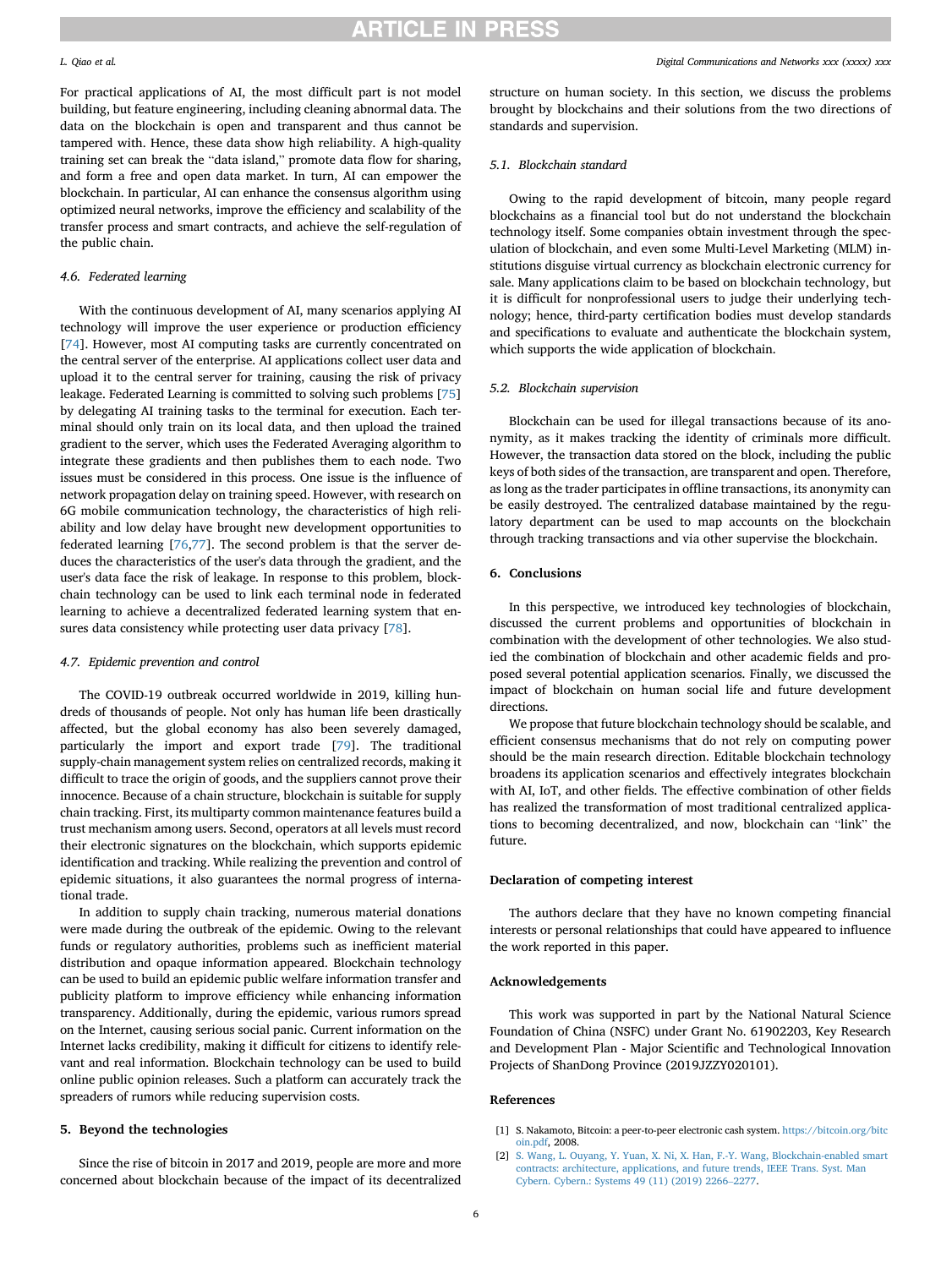- <span id="page-6-0"></span>[3] [A.S. Musleh, G. Yao, S. Muyeen, Blockchain applications in smart grid](http://refhub.elsevier.com/S2352-8648(21)00045-6/sref3)–[review and](http://refhub.elsevier.com/S2352-8648(21)00045-6/sref3) [frameworks, IEEE Access 7 \(2019\) 86746](http://refhub.elsevier.com/S2352-8648(21)00045-6/sref3)–[86757](http://refhub.elsevier.com/S2352-8648(21)00045-6/sref3).
- [4] S. Jangirala, A. K. Das, A. V. Vasilakos, Designing secure lightweight blockchainenabled rfid-based authentication protocol for supply chains in 5g mobile edge computing environment, IEEE Transactions on Industrial Informatics.
- [5] [W. Viriyasitavat, L. Da Xu, Z. Bi, V. Pungpapong, Blockchain and internet of things](http://refhub.elsevier.com/S2352-8648(21)00045-6/sref5) [for modern business process in digital economy](http://refhub.elsevier.com/S2352-8648(21)00045-6/sref5)—[the state of the art,](http://refhub.elsevier.com/S2352-8648(21)00045-6/sref5) [IEEE.Trans.Comput.Soc.Syst. 6 \(6\) \(2019\) 1420](http://refhub.elsevier.com/S2352-8648(21)00045-6/sref5)–[1432.](http://refhub.elsevier.com/S2352-8648(21)00045-6/sref5)
- [6] [J. Xie, H. Tang, T. Huang, F.R. Yu, R. Xie, J. Liu, Y. Liu, A survey of blockchain](http://refhub.elsevier.com/S2352-8648(21)00045-6/sref6) [technology applied to smart cities: research issues and challenges, IEEE.Commun.](http://refhub.elsevier.com/S2352-8648(21)00045-6/sref6) [Surv. Tutorials. 21 \(3\) \(2019\) 2794](http://refhub.elsevier.com/S2352-8648(21)00045-6/sref6)–[2830](http://refhub.elsevier.com/S2352-8648(21)00045-6/sref6).
- [7] [Z. Guan, G. Si, X. Zhang, L. Wu, N. Guizani, X. Du, Y. Ma, Privacy-preserving and](http://refhub.elsevier.com/S2352-8648(21)00045-6/sref7) effi[cient aggregation based on blockchain for power grid communications in smart](http://refhub.elsevier.com/S2352-8648(21)00045-6/sref7) [communities, IEEE Commun. Mag. 56 \(7\) \(2018\) 82](http://refhub.elsevier.com/S2352-8648(21)00045-6/sref7)–[88.](http://refhub.elsevier.com/S2352-8648(21)00045-6/sref7)
- <span id="page-6-1"></span>[8] [Y. Yuan, F.-Y. Wang, Blockchain and cryptocurrencies: model, techniques, and](http://refhub.elsevier.com/S2352-8648(21)00045-6/sref8) [applications, IEEE Trans. Syst. Man Cybern. Cybern.: Systems 48 \(9\) \(2018\)](http://refhub.elsevier.com/S2352-8648(21)00045-6/sref8) [1421](http://refhub.elsevier.com/S2352-8648(21)00045-6/sref8)–[1428.](http://refhub.elsevier.com/S2352-8648(21)00045-6/sref8)
- <span id="page-6-2"></span>[9] [Y. Dai, D. Xu, S. Maharjan, Z. Chen, Q. He, Y. Zhang, Blockchain and deep](http://refhub.elsevier.com/S2352-8648(21)00045-6/sref9) [reinforcement learning empowered intelligent 5g beyond, IEEE Network 33 \(3\)](http://refhub.elsevier.com/S2352-8648(21)00045-6/sref9) [\(2019\) 10](http://refhub.elsevier.com/S2352-8648(21)00045-6/sref9)–[17.](http://refhub.elsevier.com/S2352-8648(21)00045-6/sref9)
- [10] [J. Xu, S. Wang, B.K. Bhargava, F. Yang, A blockchain-enabled trustless crowd](http://refhub.elsevier.com/S2352-8648(21)00045-6/sref10)[intelligence ecosystem on mobile edge computing, IEEE Transactions on Industrial](http://refhub.elsevier.com/S2352-8648(21)00045-6/sref10) [Informatics 15 \(6\) \(2019\) 3538](http://refhub.elsevier.com/S2352-8648(21)00045-6/sref10)–[3547.](http://refhub.elsevier.com/S2352-8648(21)00045-6/sref10)
- [11] [Z. Xiong, Y. Zhang, D. Niyato, P. Wang, Z. Han, When mobile blockchain meets](http://refhub.elsevier.com/S2352-8648(21)00045-6/sref11) [edge computing, IEEE Commun. Mag. 56 \(8\) \(2018\) 33](http://refhub.elsevier.com/S2352-8648(21)00045-6/sref11)–[39](http://refhub.elsevier.com/S2352-8648(21)00045-6/sref11).
- [12] G. Singh, A. Singh, M. Singh, S. Sharma, N. Kumar, K.-K. R. Choo, Blocked: blockchain-based secure data processing framework in edge envisioned v2x environment, IEEE Trans. Veh. Technol..
- <span id="page-6-3"></span>[13] [M.C.K. Khalilov, A. Levi, A survey on anonymity and privacy in bitcoin-like digital](http://refhub.elsevier.com/S2352-8648(21)00045-6/sref13) [cash systems, IEEE.Commun. Surv. Tutorials. 20 \(3\) \(2018\) 2543](http://refhub.elsevier.com/S2352-8648(21)00045-6/sref13)–[2585](http://refhub.elsevier.com/S2352-8648(21)00045-6/sref13).
- [14] [A. Dorri, M. Steger, S.S. Kanhere, R. Jurdak, Blockchain: a distributed solution to](http://refhub.elsevier.com/S2352-8648(21)00045-6/sref14) [automotive security and privacy, IEEE Commun. Mag. 55 \(12\) \(2017\) 119](http://refhub.elsevier.com/S2352-8648(21)00045-6/sref14)–[125.](http://refhub.elsevier.com/S2352-8648(21)00045-6/sref14)
- [15] [W. Yang, E. Aghasian, S. Garg, D. Herbert, L. Disiuta, B. Kang, A survey on](http://refhub.elsevier.com/S2352-8648(21)00045-6/sref15) [blockchain-based internet service architecture: requirements, challenges, trends,](http://refhub.elsevier.com/S2352-8648(21)00045-6/sref15) [and future, IEEE Access 7 \(2019\) 75845](http://refhub.elsevier.com/S2352-8648(21)00045-6/sref15)–[75872](http://refhub.elsevier.com/S2352-8648(21)00045-6/sref15).
- <span id="page-6-4"></span>[16] [M. Wang, M. Duan, J. Zhu, Research on the security criteria of hash functions in the](http://refhub.elsevier.com/S2352-8648(21)00045-6/sref16) [blockchain. Proceedings of the 2nd ACM Workshop on Blockchains,](http://refhub.elsevier.com/S2352-8648(21)00045-6/sref16) [Cryptocurrencies, and Contracts, 2018, pp. 47](http://refhub.elsevier.com/S2352-8648(21)00045-6/sref16)–[55.](http://refhub.elsevier.com/S2352-8648(21)00045-6/sref16)
- <span id="page-6-5"></span>[17] [Y. Xiao, N. Zhang, W. Lou, Y.T. Hou, A survey of distributed consensus protocols for](http://refhub.elsevier.com/S2352-8648(21)00045-6/sref17) [blockchain networks, IEEE.Commun. Surv. Tutorials. 22 \(2\) \(2020\) 1432](http://refhub.elsevier.com/S2352-8648(21)00045-6/sref17)–[1465](http://refhub.elsevier.com/S2352-8648(21)00045-6/sref17).
- <span id="page-6-6"></span>[18] [D. Huang, X. Ma, S. Zhang, Performance analysis of the raft consensus algorithm for](http://refhub.elsevier.com/S2352-8648(21)00045-6/sref18) [private blockchains, IEEE Trans. Syst. Man Cybern. Cybern.: Systems 50 \(1\) \(2019\)](http://refhub.elsevier.com/S2352-8648(21)00045-6/sref18) [172](http://refhub.elsevier.com/S2352-8648(21)00045-6/sref18)–[181.](http://refhub.elsevier.com/S2352-8648(21)00045-6/sref18)
- [19] [V. Gramoli, From blockchain consensus back to byzantine consensus, Future](http://refhub.elsevier.com/S2352-8648(21)00045-6/sref19) [Generat. Comput. Syst. 107 \(2020\) 760](http://refhub.elsevier.com/S2352-8648(21)00045-6/sref19)–[769.](http://refhub.elsevier.com/S2352-8648(21)00045-6/sref19)
- [20] [W. Wang, D.T. Hoang, P. Hu, Z. Xiong, D. Niyato, P. Wang, Y. Wen, D.I. Kim,](http://refhub.elsevier.com/S2352-8648(21)00045-6/sref20) [A survey on consensus mechanisms and mining strategy management in blockchain](http://refhub.elsevier.com/S2352-8648(21)00045-6/sref20) [networks, IEEE Access 7 \(2019\) 22328](http://refhub.elsevier.com/S2352-8648(21)00045-6/sref20)–[22370](http://refhub.elsevier.com/S2352-8648(21)00045-6/sref20).
- <span id="page-6-7"></span>[21] [D. Ongaro, J. Ousterhout, In Search of an Understandable Consensus Algorithm](http://refhub.elsevier.com/S2352-8648(21)00045-6/sref21) [\(Extended Version\), 2018. Retrieved July 20 \(2016\).](http://refhub.elsevier.com/S2352-8648(21)00045-6/sref21)
- <span id="page-6-8"></span>[22] [R. Shi, Y. Wang, Cheap and available state machine replication, in: 2016 USENIX](http://refhub.elsevier.com/S2352-8648(21)00045-6/sref22) [Annual Technical Conference \(USENIX ATC 16\), USENIX Association, Denver, CO,](http://refhub.elsevier.com/S2352-8648(21)00045-6/sref22) [2016, pp. 265](http://refhub.elsevier.com/S2352-8648(21)00045-6/sref22)–[279.](http://refhub.elsevier.com/S2352-8648(21)00045-6/sref22)
- <span id="page-6-9"></span>[23] [M. Castro, B. Liskov, Practical byzantine fault tolerance and proactive recovery,](http://refhub.elsevier.com/S2352-8648(21)00045-6/sref23) [ACM Trans. Comput. Syst. 20 \(4\) \(2002\) 398](http://refhub.elsevier.com/S2352-8648(21)00045-6/sref23)–[461](http://refhub.elsevier.com/S2352-8648(21)00045-6/sref23).
- <span id="page-6-10"></span>[24] [L. Thomas, Y. Zhou, C. Long, J. Wu, N. Jenkins, A general form of smart contract for](http://refhub.elsevier.com/S2352-8648(21)00045-6/sref24) [decentralized energy systems management, Nat. Energy. 4 \(2\) \(2019\) 140](http://refhub.elsevier.com/S2352-8648(21)00045-6/sref24)–[149.](http://refhub.elsevier.com/S2352-8648(21)00045-6/sref24)
- <span id="page-6-11"></span>[25] [A. Mavridou, A. Laszka, Designing secure ethereum smart contracts: a](http://refhub.elsevier.com/S2352-8648(21)00045-6/sref25) finite state [machine based approach, in: International Conference on Financial Cryptography](http://refhub.elsevier.com/S2352-8648(21)00045-6/sref25) [and Data Security, Springer, 2018, pp. 523](http://refhub.elsevier.com/S2352-8648(21)00045-6/sref25)–[540.](http://refhub.elsevier.com/S2352-8648(21)00045-6/sref25)
- <span id="page-6-12"></span>[26] [M.I. Mehar, C.L. Shier, A. Giambattista, E. Gong, G. Fletcher, R. Sanayhie,](http://refhub.elsevier.com/S2352-8648(21)00045-6/sref26) [H.M. Kim, M. Laskowski, Understanding a revolutionary and](http://refhub.elsevier.com/S2352-8648(21)00045-6/sref26) flawed grand [experiment in blockchain: the dao attack, J. Cases Inf. Technol. 21 \(1\) \(2019\)](http://refhub.elsevier.com/S2352-8648(21)00045-6/sref26) [19](http://refhub.elsevier.com/S2352-8648(21)00045-6/sref26)–[32.](http://refhub.elsevier.com/S2352-8648(21)00045-6/sref26)
- <span id="page-6-17"></span>[27] BlockchainInfo, Blockchain charts. <https://www.blockchain.com/charts>, 2020.
- <span id="page-6-13"></span>[28] [Q. Zhou, H. Huang, Z. Zheng, J. Bian, Solutions to scalability of blockchain: a](http://refhub.elsevier.com/S2352-8648(21)00045-6/sref28) [survey, IEEE Access 8 \(2020\) 16440](http://refhub.elsevier.com/S2352-8648(21)00045-6/sref28)–[16455.](http://refhub.elsevier.com/S2352-8648(21)00045-6/sref28)
- <span id="page-6-14"></span>[29] [J. Xie, F.R. Yu, T. Huang, R. Xie, J. Liu, Y. Liu, A survey on the scalability of](http://refhub.elsevier.com/S2352-8648(21)00045-6/sref29) [blockchain systems, IEEE Network 33 \(5\) \(2019\) 166](http://refhub.elsevier.com/S2352-8648(21)00045-6/sref29)–[173](http://refhub.elsevier.com/S2352-8648(21)00045-6/sref29).
- <span id="page-6-15"></span>[30] [S. Kim, Y. Kwon, S. Cho, A survey of scalability solutions on blockchain, in: 2018](http://refhub.elsevier.com/S2352-8648(21)00045-6/sref30) [International Conference on Information and Communication Technology](http://refhub.elsevier.com/S2352-8648(21)00045-6/sref30) [Convergence \(ICTC\), IEEE, 2018, pp. 1204](http://refhub.elsevier.com/S2352-8648(21)00045-6/sref30)–[1207.](http://refhub.elsevier.com/S2352-8648(21)00045-6/sref30)
- <span id="page-6-16"></span>[31] J. Poon, T. Dryja, The bitcoin lightning network: scalable off-chain instant payments. <https://lightning.network/lightning-network-paper.pdf>, 2016.
- <span id="page-6-18"></span>[32] Telegraph, Bitcoin using more electricity per transaction than a british household in two months. [https://www.telegraph.co.uk/science/2020/03/01/bitcoin-usin](https://www.telegraph.co.uk/science/2020/03/01/bitcoin-using-electricity-per-transaction-british-household/) [g-electricity-per-transaction-british-household/,](https://www.telegraph.co.uk/science/2020/03/01/bitcoin-using-electricity-per-transaction-british-household/) 2020.
- <span id="page-6-19"></span>[33] [V. Sharma, I. You, F. Palmieri, D.N.K. Jayakody, J. Li, Secure and energy-ef](http://refhub.elsevier.com/S2352-8648(21)00045-6/sref33)ficient [handover in fog networks using blockchain-based dmm, IEEE Commun. Mag. 56 \(5\)](http://refhub.elsevier.com/S2352-8648(21)00045-6/sref33) [\(2018\) 22](http://refhub.elsevier.com/S2352-8648(21)00045-6/sref33)–[31.](http://refhub.elsevier.com/S2352-8648(21)00045-6/sref33)
- <span id="page-6-20"></span>[34] [M. Conti, E.S. Kumar, C. Lal, S. Ruj, A survey on security and privacy issues of](http://refhub.elsevier.com/S2352-8648(21)00045-6/sref34) [bitcoin, IEEE.Commun. Surv. Tutorials. 20 \(4\) \(2018\) 3416](http://refhub.elsevier.com/S2352-8648(21)00045-6/sref34)–[3452.](http://refhub.elsevier.com/S2352-8648(21)00045-6/sref34)
- [35] [T. Neudecker, H. Hartenstein, Network layer aspects of permissionless blockchains,](http://refhub.elsevier.com/S2352-8648(21)00045-6/sref35) [IEEE.Commun. Surv. Tutorials. 21 \(1\) \(2018\) 838](http://refhub.elsevier.com/S2352-8648(21)00045-6/sref35)–[857](http://refhub.elsevier.com/S2352-8648(21)00045-6/sref35).
- [36] M. Saad, J. Spaulding, L. Njilla, C. Kamhoua, S. Shetty, D.H. Nyang, D. Mohaisen, Exploring the attack surface of blockchain: a comprehensive survey, IEEE

Communications Surveys & Tutorialsdoi (2020), [https://doi.org/10.1109/](https://doi.org/10.1109/COMST.2020.2975999) [COMST.2020.2975999](https://doi.org/10.1109/COMST.2020.2975999).

- [37] [A.K. Fedorov, E.O. Kiktenko, A.I. Lvovsky, Quantum computers put blockchain](http://refhub.elsevier.com/S2352-8648(21)00045-6/sref37) [security at risk, Nat. Energy. 563 \(2018\) 465](http://refhub.elsevier.com/S2352-8648(21)00045-6/sref37)–[467.](http://refhub.elsevier.com/S2352-8648(21)00045-6/sref37)
- <span id="page-6-21"></span>[38] [B. Moustapha, The effect of propagation delay on the dynamic evolution of the](http://refhub.elsevier.com/S2352-8648(21)00045-6/sref38) [bitcoin blockchain, Digit.Commun.Network. 6 \(2\) \(2020\) 157](http://refhub.elsevier.com/S2352-8648(21)00045-6/sref38)–[166.](http://refhub.elsevier.com/S2352-8648(21)00045-6/sref38)
- <span id="page-6-22"></span>[39] [X. Li, P. Jiang, T. Chen, X. Luo, Q. Wen, A survey on the security of blockchain](http://refhub.elsevier.com/S2352-8648(21)00045-6/sref39) [systems, Future Generat. Comput. Syst. 107 \(2020\) 841](http://refhub.elsevier.com/S2352-8648(21)00045-6/sref39)–[853.](http://refhub.elsevier.com/S2352-8648(21)00045-6/sref39)
- <span id="page-6-23"></span>[40] [Z. Liu, N.C. Luong, W. Wang, D. Niyato, P. Wang, Y.-C. Liang, D.I. Kim, A survey on](http://refhub.elsevier.com/S2352-8648(21)00045-6/sref40) [blockchain: a game theoretical perspective, IEEE Access 7 \(2019\) 47615](http://refhub.elsevier.com/S2352-8648(21)00045-6/sref40)–[47643](http://refhub.elsevier.com/S2352-8648(21)00045-6/sref40).
- <span id="page-6-24"></span>[41] J. Liu, Z. Liu, A survey on security verifi[cation of blockchain smart contracts, IEEE](http://refhub.elsevier.com/S2352-8648(21)00045-6/sref41) [Access 7 \(2019\) 77894](http://refhub.elsevier.com/S2352-8648(21)00045-6/sref41)–[77904.](http://refhub.elsevier.com/S2352-8648(21)00045-6/sref41)
- <span id="page-6-25"></span>[42] [S. Rouhani, R. Deters, Security, performance, and applications of smart contracts: a](http://refhub.elsevier.com/S2352-8648(21)00045-6/sref42) [systematic survey, IEEE Access 7 \(2019\) 50759](http://refhub.elsevier.com/S2352-8648(21)00045-6/sref42)–[50779](http://refhub.elsevier.com/S2352-8648(21)00045-6/sref42).
- <span id="page-6-26"></span>[43] [M. Belotti, N. Bo](http://refhub.elsevier.com/S2352-8648(21)00045-6/sref43)ž[i](http://refhub.elsevier.com/S2352-8648(21)00045-6/sref43)ć, G. Pujolle, S. Secci, A vademecum on blockchain technologies: [when, which, and how, IEEE.Commun. Surv. Tutorials. 21 \(4\) \(2019\) 3796](http://refhub.elsevier.com/S2352-8648(21)00045-6/sref43)–[3838.](http://refhub.elsevier.com/S2352-8648(21)00045-6/sref43)
- <span id="page-6-27"></span>[44] [F. Tschorsch, B. Scheuermann, Bitcoin and beyond: a technical survey on](http://refhub.elsevier.com/S2352-8648(21)00045-6/sref44) [decentralized digital currencies, IEEE.Commun. Surv. Tutorials. 18 \(3\) \(2016\)](http://refhub.elsevier.com/S2352-8648(21)00045-6/sref44) [2084](http://refhub.elsevier.com/S2352-8648(21)00045-6/sref44)–[2123.](http://refhub.elsevier.com/S2352-8648(21)00045-6/sref44)
- [45] M. B. Mollah, J. Zhao, D. Niyato, K.-Y. Lam, X. Zhang, A. M. Ghias, L. H. Koh, L. Yang, Blockchain for future smart grid: a comprehensive survey, IEEE Internet.Things.J..
- [46] [J. Chen, Z. Lv, H. Song, Design of personnel big data management system based on](http://refhub.elsevier.com/S2352-8648(21)00045-6/sref46) [blockchain, Future Generat. Comput. Syst. 101 \(2019\) 1122](http://refhub.elsevier.com/S2352-8648(21)00045-6/sref46)–[1129.](http://refhub.elsevier.com/S2352-8648(21)00045-6/sref46)
- [47] W. Feng, Y. Li, X. Yang, Z. Yan, L. Chen, Blockchain-based Data Transmission Control for Tactical Data Link, Digital Communications and Networks.
- <span id="page-6-28"></span>[48] [H.-N. Dai, Z. Zheng, Y. Zhang, Blockchain for internet of things: a survey, IEEE](http://refhub.elsevier.com/S2352-8648(21)00045-6/sref48) [Internet.Things.J. 6 \(5\) \(2019\) 8076](http://refhub.elsevier.com/S2352-8648(21)00045-6/sref48)–[8094.](http://refhub.elsevier.com/S2352-8648(21)00045-6/sref48)
- [49] [S. Yang, J. Wang, S. Li, B. Deng, X. Wei, H. Yu, H. Li, Cost-ef](http://refhub.elsevier.com/S2352-8648(21)00045-6/sref49)ficient fpga [implementation of basal ganglia and their parkinsonian analysis, Neural Network.](http://refhub.elsevier.com/S2352-8648(21)00045-6/sref49) [71 \(2015\) 62](http://refhub.elsevier.com/S2352-8648(21)00045-6/sref49)–[75](http://refhub.elsevier.com/S2352-8648(21)00045-6/sref49).
- [50] [S. Yang, J. Wang, Q. Lin, B. Deng, X. Wei, C. Liu, H. Li, Cost-ef](http://refhub.elsevier.com/S2352-8648(21)00045-6/sref50)ficient fpga [implementation of a biologically plausible dopamine neural network and its](http://refhub.elsevier.com/S2352-8648(21)00045-6/sref50) [application, Neurocomputing 314 \(2018\) 394](http://refhub.elsevier.com/S2352-8648(21)00045-6/sref50)–[408](http://refhub.elsevier.com/S2352-8648(21)00045-6/sref50).
- <span id="page-6-29"></span>[51] [M. Wazid, A.K. Das, S. Shetty, M. Jo, A tutorial and future research for building a](http://refhub.elsevier.com/S2352-8648(21)00045-6/sref51) [blockchain-based secure communication scheme for internet of intelligent things,](http://refhub.elsevier.com/S2352-8648(21)00045-6/sref51) [IEEE Access 8 \(2020\) 88700](http://refhub.elsevier.com/S2352-8648(21)00045-6/sref51)–[88716.](http://refhub.elsevier.com/S2352-8648(21)00045-6/sref51)
- [52] [X. Wang, X. Zha, W. Ni, R.P. Liu, Y.J. Guo, X. Niu, K. Zheng, Survey on blockchain](http://refhub.elsevier.com/S2352-8648(21)00045-6/sref52) [for internet of things, Comput. Commun. 136 \(2019\) 10](http://refhub.elsevier.com/S2352-8648(21)00045-6/sref52)–[29.](http://refhub.elsevier.com/S2352-8648(21)00045-6/sref52)
- [53] [J. Sengupta, S. Ruj, S.D. Bit, A comprehensive survey on attacks, security issues and](http://refhub.elsevier.com/S2352-8648(21)00045-6/sref53) [blockchain solutions for iot and iiot, J. Netw. Comput. Appl. 149 \(2020\) 102481.](http://refhub.elsevier.com/S2352-8648(21)00045-6/sref53)
- [54] L. Peng, W. Feng, Z. Yan, Y. Li, X. Zhou, S. Shimizu, Privacy Preservation in Permissionless Blockchain: A Survey, Digital Communications and Networks.
- <span id="page-6-30"></span>[55] [M.A. Ferrag, M. Derdour, M. Mukherjee, A. Derhab, L. Maglaras, H. Janicke,](http://refhub.elsevier.com/S2352-8648(21)00045-6/sref55) [Blockchain technologies for the internet of things: research issues and challenges,](http://refhub.elsevier.com/S2352-8648(21)00045-6/sref55) [IEEE Internet.Things.J. 6 \(2\) \(2018\) 2188](http://refhub.elsevier.com/S2352-8648(21)00045-6/sref55)–[2204.](http://refhub.elsevier.com/S2352-8648(21)00045-6/sref55)
- <span id="page-6-31"></span>[56] [M.S. Ali, M. Vecchio, M. Pincheira, K. Dolui, F. Antonelli, M.H. Rehmani,](http://refhub.elsevier.com/S2352-8648(21)00045-6/sref56) [Applications of blockchains in the internet of things: a comprehensive survey,](http://refhub.elsevier.com/S2352-8648(21)00045-6/sref56) [IEEE.Commun. Surv. Tutorials. 21 \(2\) \(2018\) 1676](http://refhub.elsevier.com/S2352-8648(21)00045-6/sref56)–[1717](http://refhub.elsevier.com/S2352-8648(21)00045-6/sref56).
- <span id="page-6-32"></span>[57] [R. Yang, F.R. Yu, P. Si, Z. Yang, Y. Zhang, Integrated blockchain and edge](http://refhub.elsevier.com/S2352-8648(21)00045-6/sref57) [computing systems: a survey, some research issues and challenges, IEEE.Commun.](http://refhub.elsevier.com/S2352-8648(21)00045-6/sref57) [Surv. Tutorials. 21 \(2\) \(2019\) 1508](http://refhub.elsevier.com/S2352-8648(21)00045-6/sref57)–[1532](http://refhub.elsevier.com/S2352-8648(21)00045-6/sref57).
- <span id="page-6-33"></span>[58] [I. Makhdoom, M. Abolhasan, H. Abbas, W. Ni, Blockchain's adoption in iot: the](http://refhub.elsevier.com/S2352-8648(21)00045-6/sref58) [challenges, and a way forward, J. Netw. Comput. Appl. 125 \(2019\) 251](http://refhub.elsevier.com/S2352-8648(21)00045-6/sref58)–[279.](http://refhub.elsevier.com/S2352-8648(21)00045-6/sref58)
- <span id="page-6-34"></span>[59] [M.U. Hassan, M.H. Rehmani, J. Chen, Privacy preservation in blockchain based iot](http://refhub.elsevier.com/S2352-8648(21)00045-6/sref59) systems: integration issues, prospects, challenges, and future research directions [Future Generat. Comput. Syst. 97 \(2019\) 512](http://refhub.elsevier.com/S2352-8648(21)00045-6/sref59)–[529.](http://refhub.elsevier.com/S2352-8648(21)00045-6/sref59)
- <span id="page-6-35"></span>[60] [Y. Xu, J. Ren, G. Wang, C. Zhang, J. Yang, Y. Zhang, A blockchain-based](http://refhub.elsevier.com/S2352-8648(21)00045-6/sref60) [nonrepudiation network computing service scheme for industrial iot, IEEE](http://refhub.elsevier.com/S2352-8648(21)00045-6/sref60) [Transactions on Industrial Informatics 15 \(6\) \(2019\) 3632](http://refhub.elsevier.com/S2352-8648(21)00045-6/sref60)–[3641](http://refhub.elsevier.com/S2352-8648(21)00045-6/sref60).
- <span id="page-6-36"></span>[61] [P.K. Sharma, S. Singh, Y.-S. Jeong, J.H. Park, Distblocknet, A distributed](http://refhub.elsevier.com/S2352-8648(21)00045-6/sref61) [blockchains-based secure sdn architecture for iot networks, IEEE Commun. Mag. 55](http://refhub.elsevier.com/S2352-8648(21)00045-6/sref61) [\(9\) \(2017\) 78](http://refhub.elsevier.com/S2352-8648(21)00045-6/sref61)–[85](http://refhub.elsevier.com/S2352-8648(21)00045-6/sref61).
- <span id="page-6-37"></span>[62] K. Gai, J. Guo, L. Zhu, S. Yu, Blockchain meets cloud computing: a survey, IEEE.Commun. Surv. Tutorials..
- [63] [R.B. Uriarte, R. De Nicola, Blockchain-based decentralized cloud/fog solutions:](http://refhub.elsevier.com/S2352-8648(21)00045-6/sref63) [challenges, opportunities, and standards, IEEE.Commun.Stand.Mag. 2 \(3\) \(2018\)](http://refhub.elsevier.com/S2352-8648(21)00045-6/sref63) [22](http://refhub.elsevier.com/S2352-8648(21)00045-6/sref63)–[28.](http://refhub.elsevier.com/S2352-8648(21)00045-6/sref63)
- [64] [M. Wu, K. Wang, X. Cai, S. Guo, M. Guo, C. Rong, A comprehensive survey of](http://refhub.elsevier.com/S2352-8648(21)00045-6/sref64) [blockchain: from theory to iot applications and beyond, IEEE Internet.Things.J. 6](http://refhub.elsevier.com/S2352-8648(21)00045-6/sref64) [\(5\) \(2019\) 8114](http://refhub.elsevier.com/S2352-8648(21)00045-6/sref64)–[8154.](http://refhub.elsevier.com/S2352-8648(21)00045-6/sref64)
- <span id="page-6-38"></span>[65] [F. Tao, Q. Qi, Make more digital twins, Nature 573 \(7775\) \(2019\) 490](http://refhub.elsevier.com/S2352-8648(21)00045-6/sref65)–[491.](http://refhub.elsevier.com/S2352-8648(21)00045-6/sref65)
- <span id="page-6-39"></span>[66] [D.R. Wong, S. Bhattacharya, A.J. Butte, Prototype of running clinical trials in an](http://refhub.elsevier.com/S2352-8648(21)00045-6/sref66) [untrustworthy environment using blockchain, Nat. Commun. 10 \(1\) \(2019\) 1](http://refhub.elsevier.com/S2352-8648(21)00045-6/sref66)–[8.](http://refhub.elsevier.com/S2352-8648(21)00045-6/sref66)
- <span id="page-6-40"></span>[67] [J. Al-Jaroodi, N. Mohamed, Blockchain in industries: a survey, IEEE Access 7 \(2019\)](http://refhub.elsevier.com/S2352-8648(21)00045-6/sref67) [36500](http://refhub.elsevier.com/S2352-8648(21)00045-6/sref67)–[36515](http://refhub.elsevier.com/S2352-8648(21)00045-6/sref67).
- <span id="page-6-41"></span>[68] [C. Krittanawong, A.J. Rogers, M. Aydar, E. Choi, K.W. Johnson, Z. Wang,](http://refhub.elsevier.com/S2352-8648(21)00045-6/sref68) [S.M. Narayan, Integrating blockchain technology with arti](http://refhub.elsevier.com/S2352-8648(21)00045-6/sref68)ficial intelligence for [cardiovascular medicine, Nat. Rev. Cardiol. 17 \(1\) \(2020\) 1](http://refhub.elsevier.com/S2352-8648(21)00045-6/sref68)–[3](http://refhub.elsevier.com/S2352-8648(21)00045-6/sref68).
- <span id="page-6-42"></span>[69] [Y. Liu, F.R. Yu, X. Li, H. Ji, V.C. Leung, Blockchain and machine learning for](http://refhub.elsevier.com/S2352-8648(21)00045-6/sref69) [communications and networking systems, IEEE.Commun. Surv. Tutorials. 22 \(2\)](http://refhub.elsevier.com/S2352-8648(21)00045-6/sref69) [\(2020\) 1392](http://refhub.elsevier.com/S2352-8648(21)00045-6/sref69)–[1431](http://refhub.elsevier.com/S2352-8648(21)00045-6/sref69).
- <span id="page-6-43"></span>[70] [A. Bock, E. Axelsson, J. Costa, G. Payne, M. Acinapura, V. Trakinski, C. Emmart,](http://refhub.elsevier.com/S2352-8648(21)00045-6/sref70) [C. Silva, C. Hansen, A. Ynnerman, Openspace: a system for astrographics, IEEE](http://refhub.elsevier.com/S2352-8648(21)00045-6/sref70) [Trans. Visual. Comput. Graph. 26 \(1\) \(2019\) 633](http://refhub.elsevier.com/S2352-8648(21)00045-6/sref70)–[642](http://refhub.elsevier.com/S2352-8648(21)00045-6/sref70).

7

#### L. Qiao et al. Digital Communications and Networks xxx (xxxx) xxx